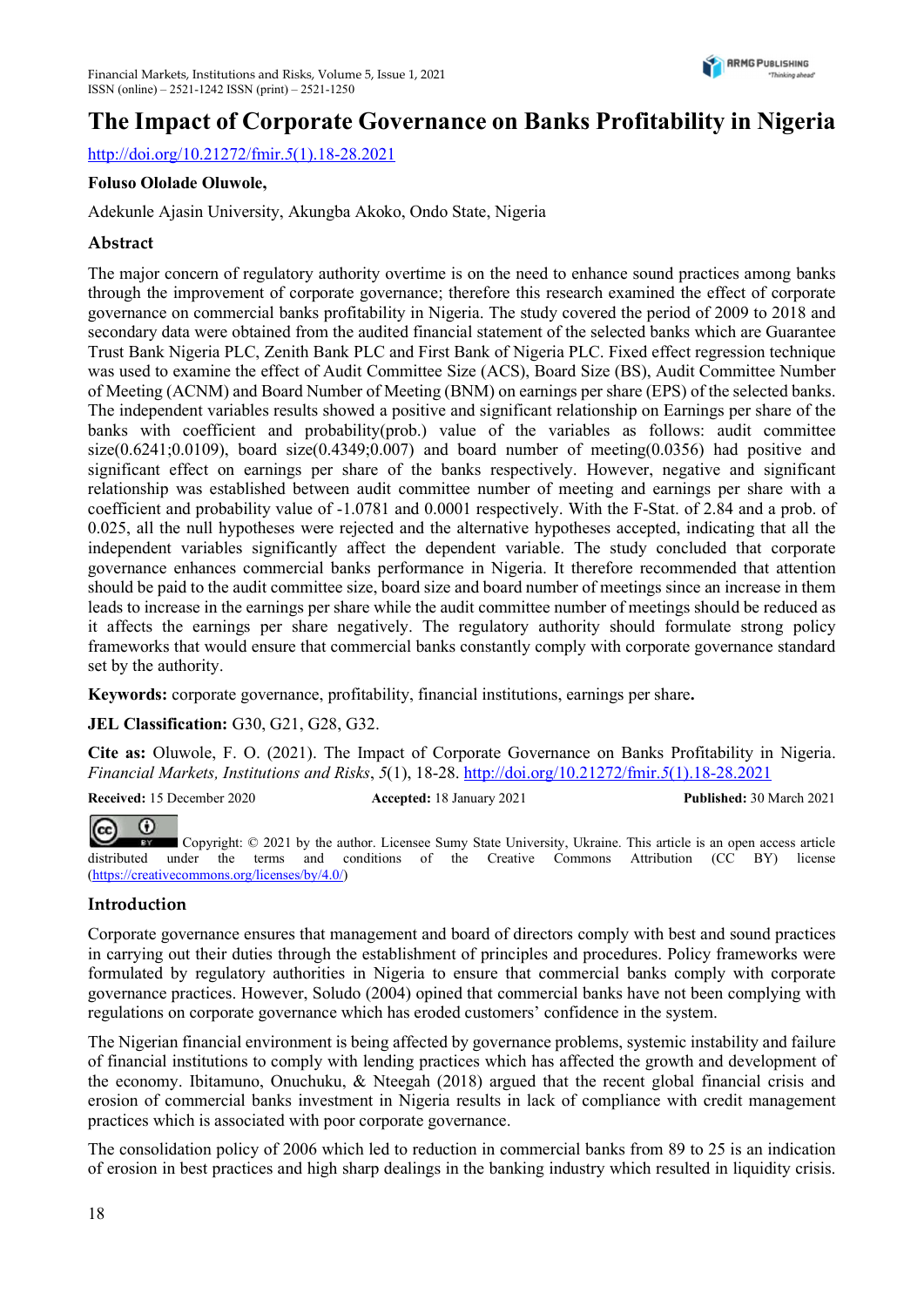

High rate of improper accounting practices by Oceanic Bank, Intercontinental Bank, Union Bank, Afri Bank, Fin Bank and Spring Bank in 2009 and sacking of Chairman and Managing director of Skye Bank in July, 2016 for improper management of funds were indication of challenges of corporate governance in the Nigeria banking industry (Ibitamuno, et al., 2018).

Given the high rate of instability in the banking system which resulted in the takeover of some banks like Skye Bank and Intercontinental Bank and recently, Diamond Bank Plc; the major concern of regulatory authority is on the need to enhance sound practices among banks through the improvement of corporate governance. Though, studies have been conducted on corporate governance and banks performance in Nigeria, there is paucity of studies in the subject area in the recent years. Moreover, empirical studies limit their corporate governance variables to Board Size and Board Composition (Olabisi & Omoyele, 2011; Emeka & Alem, 2016; Ibitamuno, et al., 2018; Agbaeze & Ogbosi, 2018). Also, Mohammed (2012) employed asset quality of bank and non- performing loan which were not appropriate to measure corporate governance. While Olayiwola (2018) employed audit committee size as important variable of corporate governance, but the study was conducted in manufacturing sector and not banking sector. Thus, this study would fill the above gap by disaggregating corporate governance into audit committee size, board size, audit committee number meetings and board number meetings and look at the effect on the banking performance. Therefore the study is aimed at evaluating and investigating the effect of audit committee size, board size, audit committee number of meetings and board number of meetings on the profitability of commercial banks in Nigeria. The hypotheses of the study are stated in the null form as follows:

Audit committee size has no significant effect on commercial banks' profitability in Nigeria.

Board size has no significant effect on commercial banks' profitability in Nigeria.

 $\triangleright$  There is no significant relationship between audit committee number of meetings and commercial banks' profitability in Nigeria.

Board number of meetings has no significant effect on commercial banks' profitability in Nigeria.

## 1. Empirical Review

Olabisi and Omoyele (2011) investigated the relationship between corporate governance and the performance of banks in Nigeria. Statistical Package for Social Scientist (SPSS) was used to analyze the data collected and it was revealed that lack of proper corporate governance is the bane of so many banks in Nigeria. The collapse and failure of many banks was as a result of both poor audit control and directors' negligence to observe due diligence and acceptable standard practices.

Mohammed (2012) examined the impact of corporate governance on the performance of banks in Nigeria from 2001 to 2010. Data were analyzed using multiple regression analysis and the study showed that poor asset quality defined as the ratio of non-performing loan to credit and loan deposit ratios negatively affect financial performance and vice visa.

Ajala, Amuda and Arulogun (2012) examined the effects of corporate governance on the performance of Nigerian banking sector with the aim of assessing the impact of corporate governance on firm's performance using secondary source of data The Pearson Correlation and the regression was used for data analysis The study revealed that a negative but significant relationship exists between board size and the financial performance of these banks while a positive and significant relationship was also observed between directors' equity interest, level of corporate governance disclosure index and performance of the sampled banks.

Adeusi, et al, (2013) in their work on Corporate Governance and Firm Financial Performance used a sample of 10 selected banks' annual reports covering 2005-2010 to examine the relationship between corporate governance and performance in Nigeria banking sector. The result of the panel regression indicated that improved performance of the banking sector is not dependent on increasing the number of executive directors and board composition.

Utilizing the regression method, Ammar et al (2013) from a sample of 160 firms in the Karachi Stock Exchange (KSE) for periods 2007 to 2011 gathered that there exist a positive association between board size and firm performance while a negative relationship existed between non-executive directors' percentage, chief executive officer duality and performance.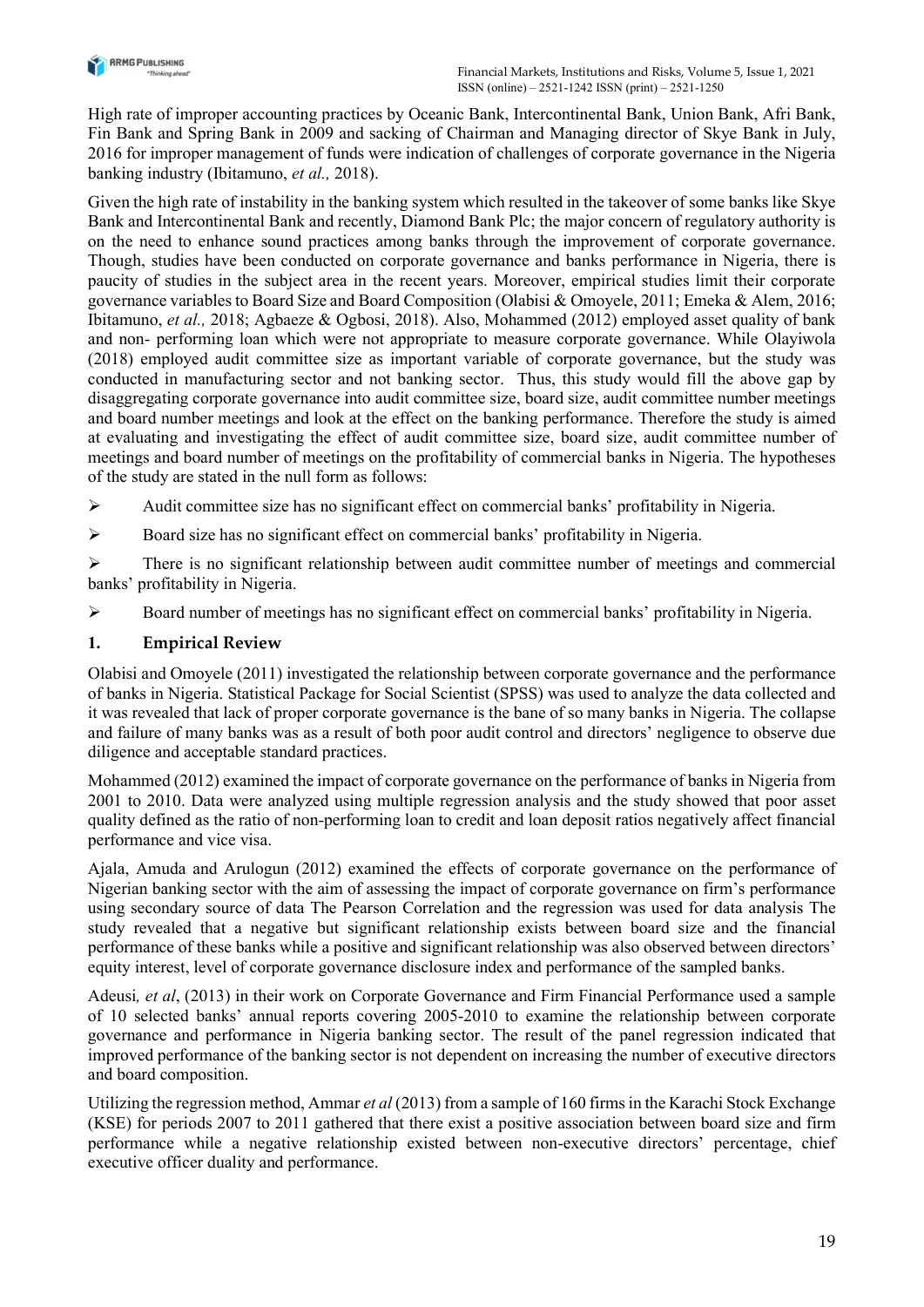Al-Moataz and Hussainey (2013) analyzed 52 Saudi companies for the years 2006–2007. Dependent variable was corporate governance disclosure score (zero for non-compliance and nine for full compliance); firm profitability (ROA), firm liquidity (current ratio), firm debt ratio, firm size (total assets), board independence, and audit committee size were independent variables. The study found that board independence was negatively significant; audit committee size and firm profitability (ROA) and firm liquidity were positively significant, whereas firm size was not positively significant for corporate governance.

Danoshana and Ravivathani (2013) investigated the effect of governance practices on the performance of 25 Sri Lankan financial institutions taking a data period of 2008–2012. They concluded that corporate governance practices have an impact on the performance of the financial institutions.

Basuony, Mohamed and Al-Baidhani (2014) accessed the effect of internal corporate governance mechanisms and control variables, such as bank size and bank age on bank financial performance. Ordinary least square technique was used to test the effect of corporate governance mechanisms on bank financial performance. The results of this study reveal that there is a significant relationship between corporate governance and bank profitability.

Akingunola, Adedipe and Olusegun (2015) examined corporate governance and bank's performance in Nigeria. They employed the ordinary least squares regression method to analyze their data and their result shows that Bank deposits mobilized and credits created over these period increased over the years but were more positively related to bank performance during the period of consolidation although not significant.

Xavier, Shukla, Oduor and Mbabazize (2015) investigated the effect of corporate governance on financial performance of commercial banks in Rwanda. The study adopted a descriptive research design and it was concluded that there is no significant relationship between corporate governance and financial performance

Emeka and Alem (2016) empirically investigated the effect of corporate governance on bank's financial performance in Nigeria from 2003 to 2014 using the ordinary least square regression technique. The study revealed that the relationship between corporate governance and bank performance in Nigeria is quite significant as a unit change in the board size and the relative size of non-executive directors increases the return on assets.

Buallay, Hamdan and Zureigat (2017) used corporate governance practices as the independent variable, the firm performance (ROA, ROE, Tobin's Q) as the dependent variable and five control variable which are firm size, firm age, auditing quality, board size, and an industry dummy, to find the impact of governance practice on the performance from year 2012 to 2014. They found corporate governance, largest shareholder's ownership and independence of the board had no significant effect on firm performance while f ownership structure and board size had significant effect on the firm performance was found.

Agbaeze and Ogosi (2018) examined the impact of corporate governance on profitability of Nigerian banks for the period 2005 to 2015. The *ex-post facto* research design was adopted and the correction and regression test statistic was used to for data analysis. The study concluded that corporate governance had positive impact on profitability of Nigerian banks.

Ibitamuno et al, (2018) studied the effect of corporate governance on the performance of banks in Nigeria over the period 2012 and 2016 analyzed using panel technique. It was revealed that corporate governance had less implication on the performance of banks in Nigeria.

Olayiwola (2018) assessed the influence of corporate governance on the performance of companies using panel data regression method for the data analysis and it was found that board size had significant and negative effect net profit margin, board composition had a significant positive correlation with NPM, audit committee size had an insignificant correlation with NPM and board size, board composition and audit committee size had a significant joint effect on NPM.

Using panel regression technique, Ghalid (2018) explored the effectiveness of good corporate governance on banks performance in Indonesia It was revealed in the study that good corporate governance is the most widely significant determinant of bank profitability.

Almoneef and Samontaray (2019) examined the impact of corporate governance on the Saudi banking performance for the period of 2014 and 2017 using panel data analysis with both descriptive and multivariate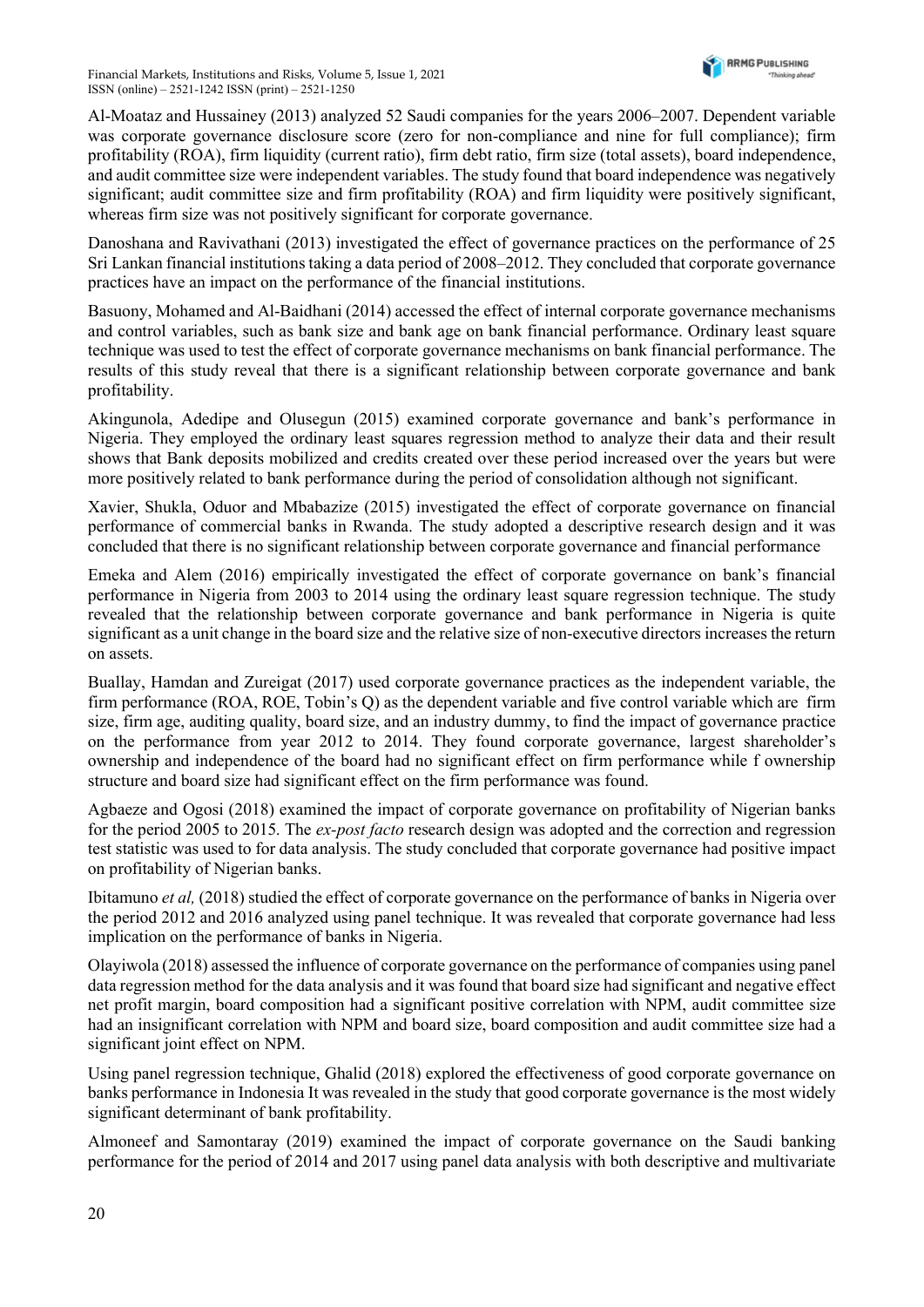

analysis through multiple regression and the results showed that board size, audit committee meeting and bank size had a positive impact on ROE, whereas board independence had negative impact on ROE.

From the reviewed Studies on the effect of corporate governance on banks performance in Nigeria; studies limit their corporate governance variables to Board Size and Board Composition (Olabisi & Omoyele, 2011; Emeka & Alem, 2016; Ibitamuno, et al., 2018; Agbaeze & Ogbosi, 2018). Also, Mohammed (2012) employed asset quality of bank and non- performing loan which were not appropriate to measure corporate governance. While Olayiwola (2018) employed audit committee size as important variable of corporate governance, but the study was conducted in manufacturing sector and not banking sector. Thus, this study would fill the above gap by disaggregating corporate governance into audit committee size, board size, audit committee number meetings and board number meetings for adequate and robust analysis.

# 2. Methods

2.1 Research Design. The researcher adopted the ex post facto design which involves the collection of historical data from secondary sources and analyzing the relationship among variables using econometric techniques.

2.2 Sampling Technique. Sample of three commercial banks were randomly selected base on the availability of financial statement.

2.3 Sources of Data. Data were obtained from financial statement of commercial banks from 2009 to 2018. These firms include Zenith Bank of Nigeria PLC., First Bank of Nigeria PLC, Guarantee Trust Banks PLC. These banks are selected because they are part of the big players in the Nigeria banking system.

2.4 Model Specification. For the purpose of evaluating the effect of corporate governance on commercial banks' profitability in Nigeria, panel multiple regression model be formulated. This study adapted the model of Olayiwola (2018) as follow:

 $EPS = f(ACS, BS, ACM, BNM)$ 

 $EPS_{it} = \beta_0 + \beta_1 ACS_{it} + \beta_2 BS_{it} + \beta_3 ACBM_{it} + \beta_4 BNM_{it} + e_{1i}$  (1)

Where:

 $EPS =$  Earnings per Share;

 $ACS =$  Audit Committee Size;

 $BS =$ Board Size:

ACNM = Audit Committee Number of Meetings;

 $BNM =$ Board Number of Meetings;

 $\beta_0$  = Constant Term;

 $\beta_1 - \beta_4 =$  Parameters;

 $i =$ Individual Firm;

 $e$  = error term.

2.5 Estimation Methods. The choice of estimation will depend on the specification of model, the nature of the available data and the purpose of the model. For the purpose of validating the hypotheses stated, this study adopted the Panel Multiple Regression analysis evaluation technique. This is because it allows the unobservable heterogeneity for each observation in the sample to be eliminated and multicollinearity among variables to be alleviated. However, based on the outcome of the Hausman tests, fixed effect regression model was employed to examine the effect of corporate governance on predominance of commercial banks in Nigeria.

2.6 Description of Variables. Earnings per Share = Profit after tax divided by number of equity.

Audit Committee Size = Numbers of audit committee

Board Size = Numbers of board size which comprises of both executive and non executive directors.

Audit Committee Number of Meetings = Numbers of times audit committee members meet in a year.

Board Number of Meetings = Numbers of times board members meet in a year.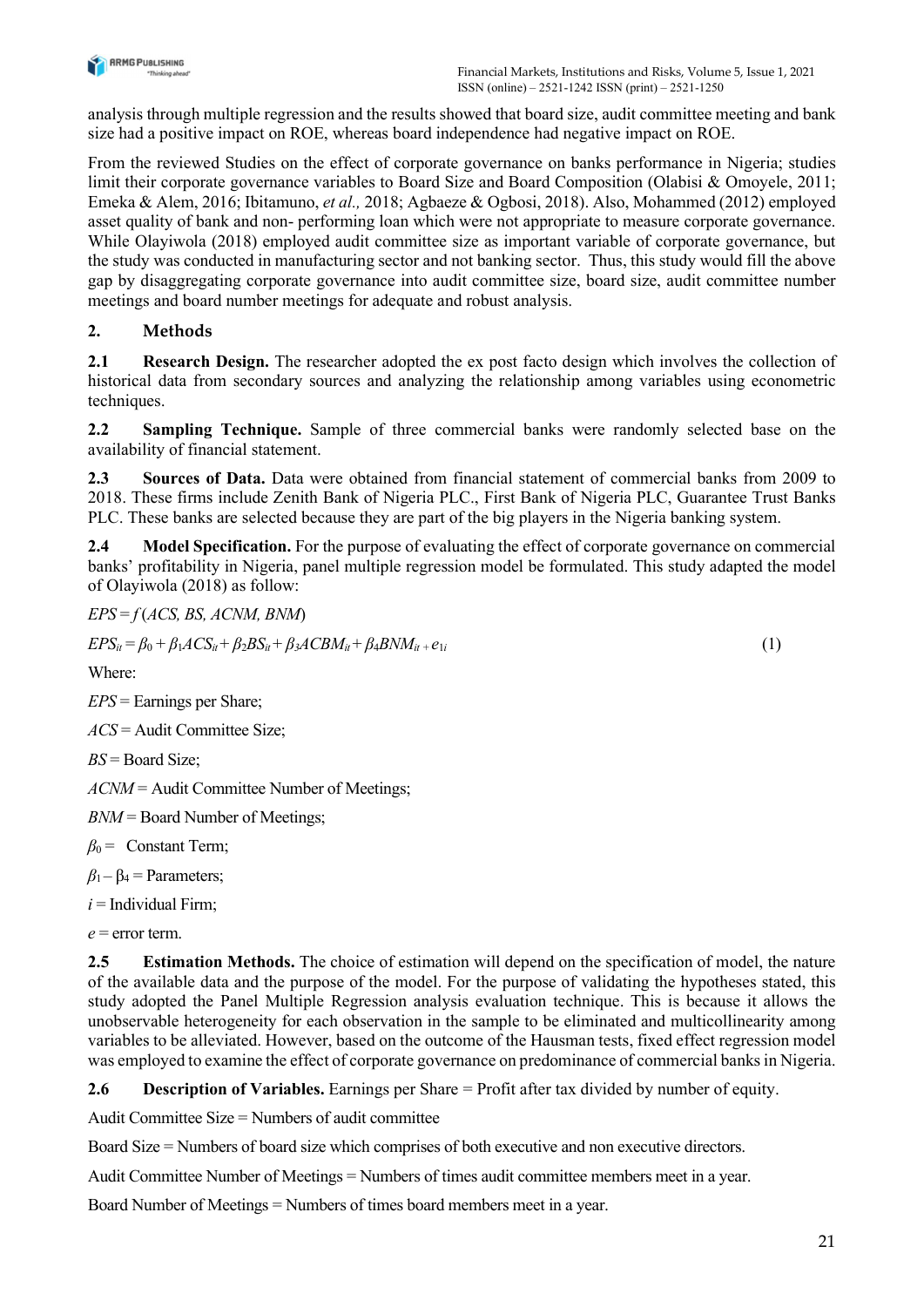#### 3. Results

#### 3.1 Descriptive Statistic

|              | <b>EPS</b> | <b>BS</b> | ACS         | <b>ACNM</b> | <b>BNM</b> |
|--------------|------------|-----------|-------------|-------------|------------|
| Mean         | 3.635667   | 13.20000  | 5.666667    | 4.100000    | 6.233333   |
| Maximum      | 3.050000   | 13.00000  | 6.000000    | 4.000000    | 5.500000   |
| Minimum      | 9.800000   | 16.00000  | 7.000000    | 7.000000    | 12.00000   |
| Std. Dev.    | 0.600000   | 10.00000  | 3.000000    | 2.000000    | 4.000000   |
| Skewness     | 2.280896   | 1.882771  | 1.028334    | 1.093870    | 2.402346   |
| Kurtosis     | 1.113148   | 0.147560  | $-1.813296$ | 0.604513    | 1.268514   |
| Jarque-Bera  | 6.593924   | 1.720370  | 23.06686    | 7.234975    | 8.920286   |
| Probability  | 0.036995   | 0.423084  | 0.000010    | 0.026850    | 0.011561   |
| Observations | 30         | 30        | 30          | 30          | 30         |

| Table 1. Descriptive Statistic |  |
|--------------------------------|--|
|                                |  |

Source: Researcher's Computation, 2019.

The result of the descriptive statistics is presented in Table 1. The result shows that the variables have low mean values with small standard deviation from the mean value. The result indicates that while audit committee size is negatively skewed, earnings per share, board size, audit committee number of meetings and board number of meetings are positively skewed. Furthermore, the result reveals that earnings per share and board number of meetings are mesokurtic since their kurtosis value are not close to three. Board size is platykurtic while audit committee number of meetings and board number of meetings are leptokurtic.

#### 3.2 Correlation Matrix

|  | Table 2. Correlation Matrix |
|--|-----------------------------|
|--|-----------------------------|

|             | EPS         | ACS         | BS          | <b>ACNM</b> | <b>BNM</b> |
|-------------|-------------|-------------|-------------|-------------|------------|
| <b>EPS</b>  | .000000     |             |             |             |            |
| <b>ACS</b>  | 0.046702    | $000000$ .  |             |             |            |
| <b>BS</b>   | 0.501502    | $-0.195913$ | .000000     |             |            |
| <b>ACNM</b> | $-0.478156$ | 0.122620    | $-0.529085$ | .000000     |            |
| <b>BNM</b>  | 0.528429    | $-0.051180$ | 0.286653    | $-0.402846$ | .000000    |

Source: Researcher's Computation, 2019.

Table 2, which presents the correlation matrix of the variables, employed indicates the absence of multi colinearity since the variables are not perfectly co-linear and have correlation values that are less than 0.7. However, the result indicates that audit committee size, board size, and board number of meetings are positively correlated with earnings per share while audit committee number of meetings is negatively correlated with earnings per share.

#### 3.3. Panel Data Analysis

| Table 3. Pooled Regression Analysis |  |  |  |  |
|-------------------------------------|--|--|--|--|
|-------------------------------------|--|--|--|--|

| Variable           | Coefficient | <b>Std. Error</b> | t-Statistic | Prob.  |
|--------------------|-------------|-------------------|-------------|--------|
| <b>ACS</b>         | 0.337506    | 0.334772          | 1.008166    | 0.3230 |
| <b>BS</b>          | 0.405672    | 0.214814          | 1.888479    | 0.0706 |
| <b>ACNM</b>        | $-0.354197$ | 0.382396          | $-0.926257$ | 0.3632 |
| <b>BNM</b>         | 0.353002    | 0.154185          | 2.289466    | 0.0308 |
| C                  | -4.379908   | 4.596411          | $-0.952897$ | 0.3498 |
| R-squared          | 0.752732    |                   |             |        |
| Adjusted R-squared | 0.665169    |                   |             |        |
| F-statistic        | 5.170362    |                   |             |        |
| Prob(F-statistic)  | 0.003556    |                   |             |        |
| Durbin-Watson stat | 1.715406    |                   |             |        |

Source: Researcher's Computation, 2019.

Table 3 presents panel least square result on the effect of audit committee size, board size, audit committee number of meetings and board number of meetings on earnings per share of commercial banks in Nigeria. The result indicates that board size has positive and insignificant effect on earnings per share. Also, the result reveals that account committee size has positive and insignificant effect on earnings. However, audit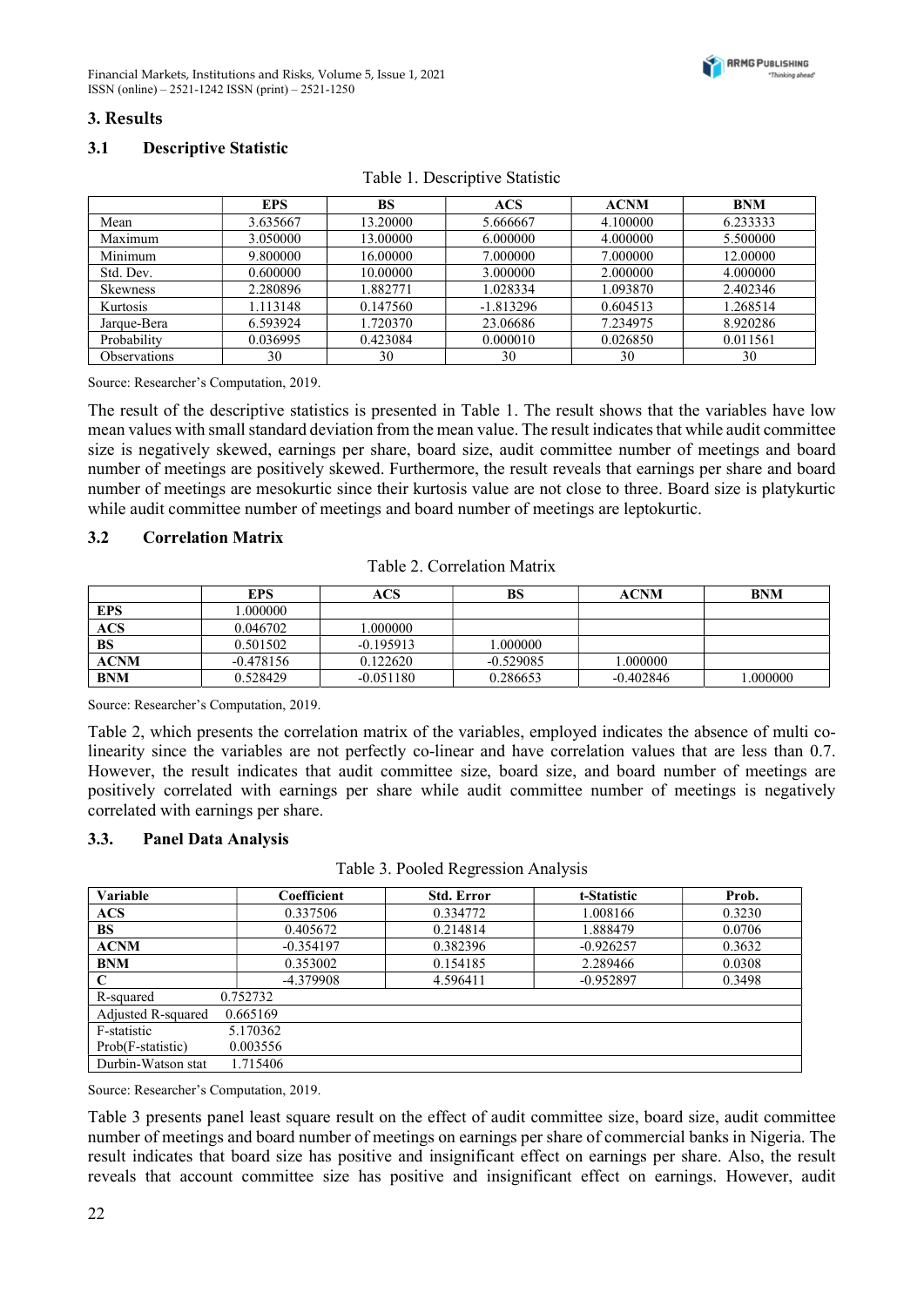

committee number of meetings has negative and insignificant effect on earnings per share. Finally, board size had positive and significant effect on earnings per share as reported in Table 3.

## 3.4. Hausman Test

| <b>CONTRACTOR</b><br>rest<br><br>шша | $\sim$<br>. .<br>. ni-Sa<br>™etir<br>шэш | $\sim$<br>ъ.<br>∪ш∙<br>ാധ<br>. м. н. | Prob.            |
|--------------------------------------|------------------------------------------|--------------------------------------|------------------|
| Cross<br>random<br>-section          | 1000022<br>10.980 <i>223</i>             |                                      | $\sim$<br>U.∪∠0δ |

Source: Researcher's Computation, 2019.

Table 4 presents the Husman Test result to select the appropriate model between fixed and random effect. The result shows that the chi-square probability value at 4 degree of freedom is given as 0.0268 which is significant at 5%. Thus, the null hypothesis that random effect model produce a better estimate is rejected which implies fixed effect model produce satisfactory and reliable result than random effect model. Fixed effect model produce is thus reported and used for hypothesis testing.

#### 3.5 Fixed Effect Model Result

| Variable           | Coefficient | <b>Std. Error</b> | t-Statistic | Prob.  |
|--------------------|-------------|-------------------|-------------|--------|
| <b>ACS</b>         | 0.624127    | 0.216788          | 2.878979    | 0.0109 |
| <b>BS</b>          | 0.434874    | 0.184092          | 2.819065    | 0.0077 |
| <b>ACNM</b>        | $-1.078152$ | 0.214135          | $-5.034917$ | 0.0001 |
| <b>BNM</b>         | 0.356760    | 0.101145          | 3.527214    | 0.0028 |
| $\mathcal{C}$      | $-2.124774$ | 3.909846          | $-0.543442$ | 0.5943 |
| R-squared          | 0.797697    |                   |             |        |
| Adjusted R-squared | 0.752076    |                   |             |        |
| F-statistic        | 2.840541    |                   |             |        |
| Prob(F-statistic)  | 0.025374    |                   |             |        |
| Durbin-Watson stat | 1.655010    |                   |             |        |

Table 5. Fixed Effect Model

Source: Researcher's Computation, 2019.

The fixed effect result is presented in table 4.5. The result indicates that audit committee size has positive and significant effect on earnings per share with a coefficient of 0.624127 which implies that 1 unit increase in audit committee size will lead to 0.624127 increases in earnings per share in Nigeria.

Similarly, the result indicates that board size has a coefficient of 0.434874 which is significant at 5% indicating that a unit increase in board size will lead to 0.434874 increases in earnings per share of the selected commercial banks in Nigeria.

Conversely, it is found that audit committee number of meetings has negative and significant effect on earnings per share with coefficient of -1.078152 such that a unit increase in audit committee number of meetings will lead to -1.078152 fall in earnings per share. Finally, board number of meetings has a coefficient of 0.356760 which is significant at 5%. This implies that a unit increase in board number of meetings will lead to 0.356760 increases in share price.

The coefficient of determination is use to check the explanatory power of the independent variables. The Adjusted R-squared of 0.752076 implies that 75% of changes in earnings per share is explained by movement of audit committee size, board size, audit committee number of meetings and board number of meetings. The result shows that Durbin-Watson statistic has a value of 1.655010 which is close to 2 and with the acceptance region of  $1.5 - 2.5$ . This implies that there is absence of autocorrelation in the residuals of the model. This study employs F-statistic to test the overall significance of audit committee size, board size, audit committee number of meetings and board number of meetings on earnings per share. The F-statistic value is given as 2.840541 with a probability value of 0.025374 which is significant at 5%, thus it is concluded that audit committee size, board size, audit committee number of meetings and board number of meetings significantly influence earnings per share.

The result of the fixed effect regression reported in table 4.5 shows that audit committee size has a statistic value of 2.878979 and probability value of 0.0109 which is significant at 5% which lead to the rejection of the null hypothesis that Audit committee size has no significant effect on commercial banks' profitability in Nigeria.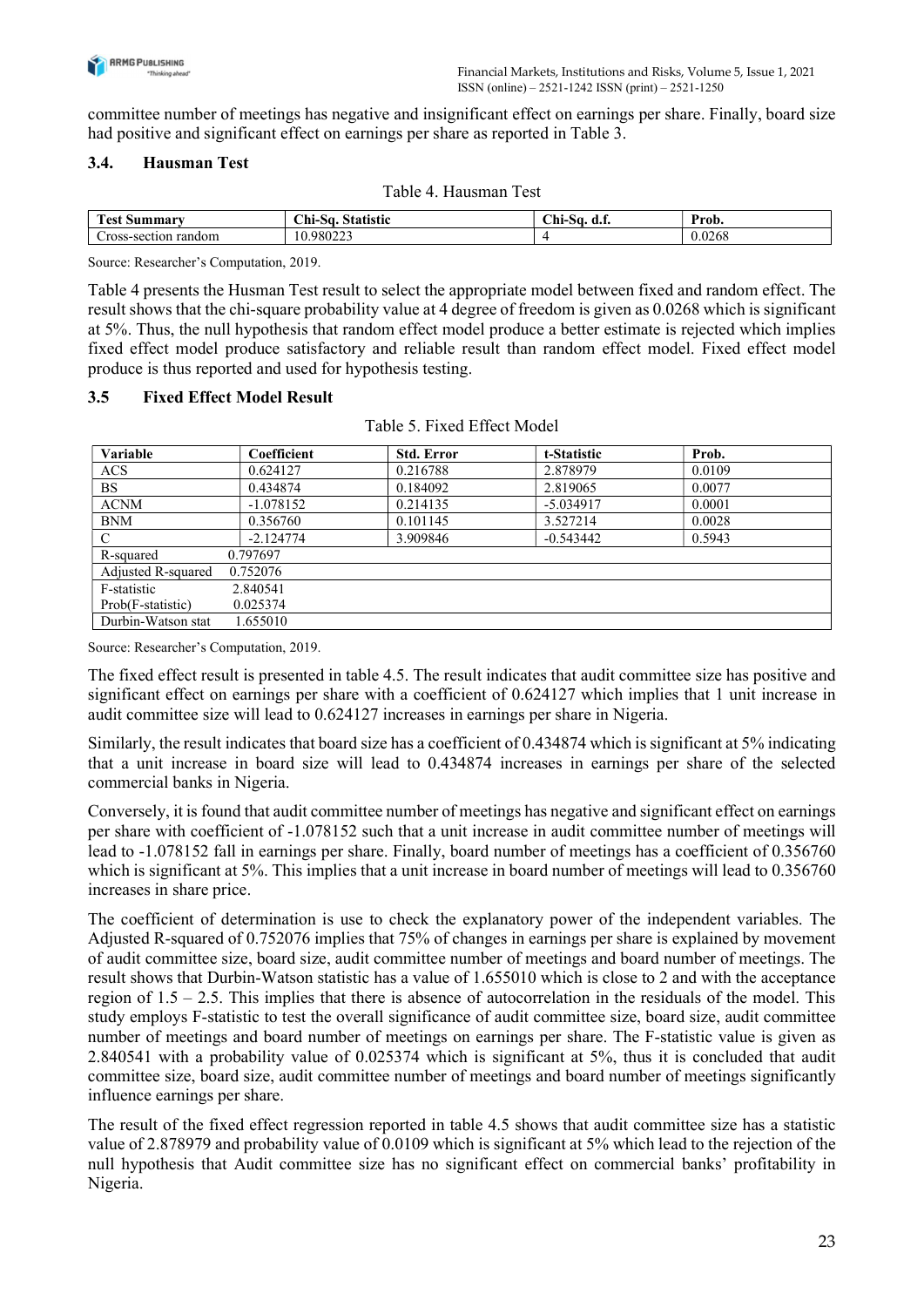The result also indicates that board size has a statistical significant effect on earnings per share with a t-statistic and probability value of 0.434874 and 0.0077 respectively. Thus, the null hypothesis that board size has no significant effect on commercial banks' profitability in Nigeria is rejected.

Furthermore, audit committee number of meetings has a t-statistic value of -5.034917 with a corresponding probability value of 0.0001 which is significant 5% leading to the rejection of the null hypothesis that there is no significant relationship between audit committee number of meetings and commercial banks' profitability in Nigeria.

Finally, board number of meetings has a statistical significant effect on earnings per share with a t-statistic and probability value of 3.527214 and 0.0028 respectively which is significant at 5%. Thus, the null hypothesis that board number of meetings has no significant effect on commercial banks' profitability in Nigeria is rejected.

3.6. Discussion of Findings. This research looks into the effect of corporate governance on commercial banks' profitability in Nigeria. It is found that audit committee size has positive and significant effect on earnings per share of commercial banks in Nigeria. This result is not supported by the findings of Almoneef and Samontaray (2019)

Also, it is revealed that board size has positive and significant effect on earnings per share of selected commercial banks in Nigeria. This result contradicts the findings of Ene and Bello (2016); Ibitamuno, et al., (2018) who established negative relationship between board size and financial performance of commercial banks but conforms to the findings of Agbaeze and Ogosi (2018).

On the contrary, it is embellished that audit committee number of meetings has negative and significant effect on commercial banks performance in Nigeria which conforms to the findings of Basuony, et al., (2014) but not in line with the empirical finings of Almoneef and Samontaray (2019). Finally, the study indicates that board number of meetings has positive and significant effect on earnings per share of selected commercial banks in Nigeria which conforms to the result of Olayiwola (2018). The implication of these findings is that corporate governance plays significant role in enhancing financial performance of commercial banks in Nigeria.

## Conclusion and Recommendations

Corporate governance plays important role in the management of large organization. This is because firms are not only answerable to shareholders but also to other stakeholders. Thus, corporate governance exists to balance the dealings of an organization with shareholders and other stakeholders. Thus, this study investigated the effect of audit committee size, board size, audit committee number of meetings and board number of meetings on the profitability of commercial banks in Nigeria. The study concluded that, corporate governance enhances commercial banks performance in Nigeria.

1. Managers and board of directors should pay attention the audit committee size, board size and board number of meetings since an increase in them leads to increase in the earnings per share while the audit committee number of meetings should be reduced as it affects the earnings per share negatively. They should adopt high standard corporate governance in order to continuously maintain efficiency and sustainability in commercial banks operations.

2. Regulatory authority should formulate strong policy frameworks that would ensure that commercial banks constantly comply with corporate governance standard set by the authority.

3. There is need to ensure that board of directors are not only after enhancing shareholders value but also seek after promoting the interest of other stakeholders like depositors, community members, government. This can be achieved by set up independent committee by regulatory authority to check mate the activities of board of director.

#### References

1. Adeusi S, Akeke N, Aribaba F, & Adebisi O. (2013). Corporate governance and firm financial performance: Do ownership and board size matter. Academic Journal of Interdisciplinary Studies 2, 251- 258. Retrieved from: https://www.mcser.org/journal/index.php/ajis/article/view/1411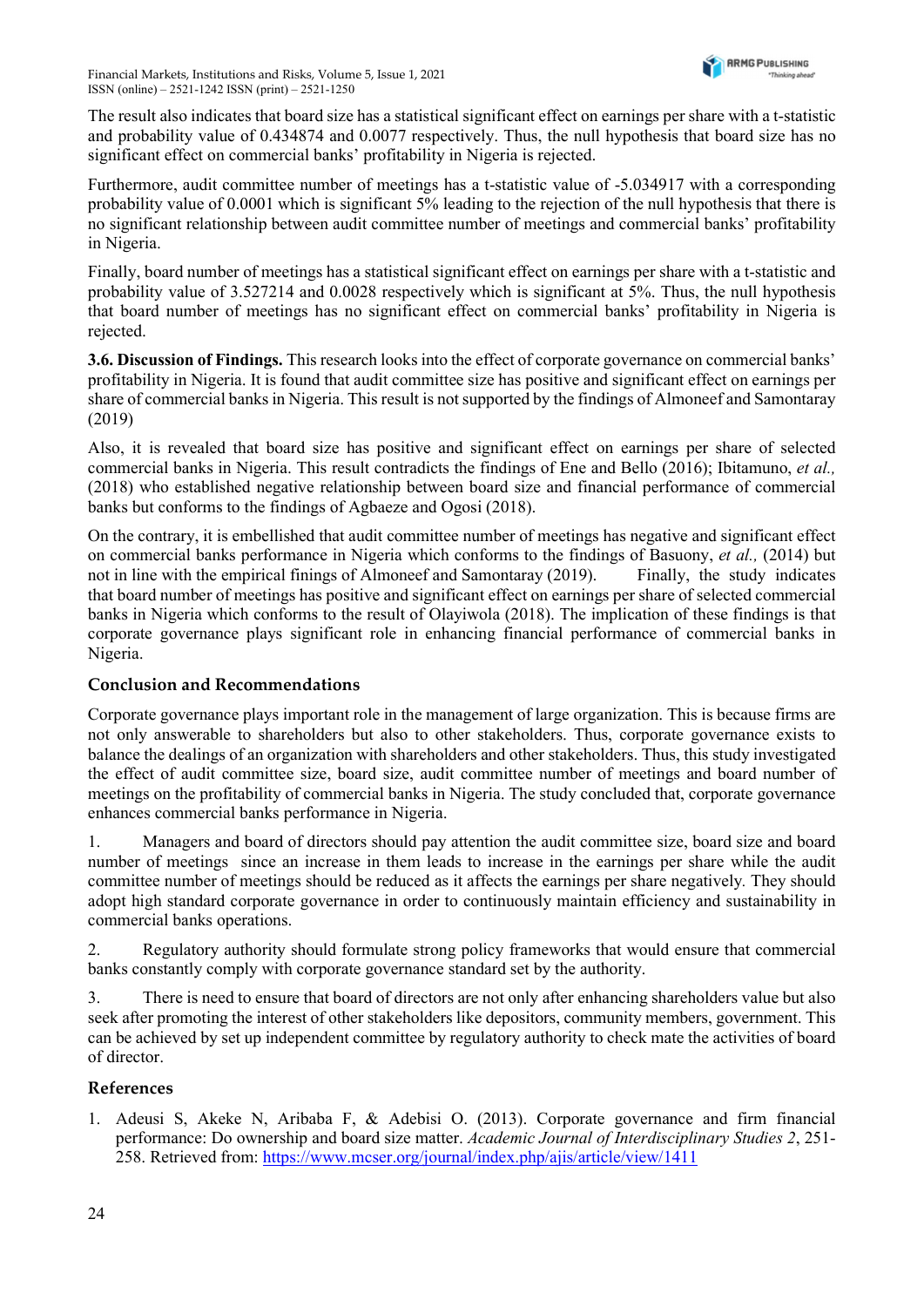

- 2. Agbaeze, E.K & Ogosi, C.D (2018). Corporate governance and profitability of Nigerian banks. European Journal of Scientific Research, 148(3), 358-367. Retrieved from: https://www.europeanjournalofscienti ficresearch.com/issues/PDF/EJSR\_148\_3\_05.pdf
- 3. Ahmed, E. & Hamdan, A. (2015). The effect of corporate governance on firm performance: Evidence from Bahrain Exchange. European Journal of Business and Innovation Research, 3(5), 25 – 48
- 4. Ajala, O. A., Amuda, T. & Arulogun, L. (2012). Evaluating the effects of corporate governance on the performance of Nigerian banking sector. Review of Contemporary Business Research, 1(1), 32-42. Retrieved from: http://rcbrnet.com/journals/rcbr/Vol\_1\_No\_1\_December\_2012/4.pdf
- 5. Akingunola R.O, Adekunle O.A &Adedipe O.A. (2015). Corporate governance and bank's performance in Nigeria. European Journal of Business and Social Sciences, 2(8), 89-111. Retrieved from: https://ir.unilag.edu.ng/bitstream/handle/123456789/3976/Corporate%20%20Governance%20%20Practi ces%20%20and%20%20Banks.pdf?sequence=1&isAllowed=y
- 6. Allen, F. & Gale, G. (2000). Comparing financial systems. Cambridge: MIT Press Massachusetts. Retrieved from: https://mitpress.mit.edu/books/comparing-financial-systems
- 7. Al-Moataz, E., & Hussainey, K. (2013). Determinants of corporate governance disclosure in Saudi Corporations. JKAU: Econ. & Adm., 27(2), 411-430. Retrieved from: https://www.kau. edu.sa/Files/1001002/Researches/66403\_37943.pdf
- 8. Almoneef, A & Samontaray, P.D (2019). Corporate governance and firm performance in the Saudi banking industry. Banks and Bank Systems, 14(1), 147-158. http://dx.doi.org/10.21511/bbs.14(1).2019.13
- 9. Ammar, A. G, Saeed, A. & Abid, A. (2013). Corporate governance and performance: empirical evidence from textile sector of Pakistan. African Journal of Business Management, 7(22), 2112 – 2118. Retrieved from: https://academicjournals.org/article/article1380698681\_Ammar%20et%20al.pdf
- 10. Andrew, B. (2015). Three pillars of corporate sustainability. Retrieved from: http://www.investopedia.com/articles/investing/100515/three-pillars-corporatesustainability
- 11. Anthony, K. C. (2007). Corporate governance and firm performance in Africa: A dynamic panel data analysis. A Paper presented for the International Conference on Corporate Governance in Emerging Markets. Organised By The Global Corporate Governance Forum (GCGF) And Asian Institute Of Corporate Governance (AICG), 15th – 17th, 2007, Sabanci University, Istanbul, Turkey. Retrieved from: https://onlinelibrary.wiley.com/doi/abs/10.1111/j.1813-6982.2006.00097.x
- 12. Basel Committee on Banking Supervision, and Bank for International Settlements, (2004). International convergence of capital measurement and capital standards: a revised framework. Basel Committee on Banking Supervision. Retrieved from: https://www.bis.org/publ/bcbs128.htm
- 13. Basuony, A.M, Mohamed, A.K.E & Al-Baidhani M.A (2014). The effect of corporate governance on bank financial performance: Evidence from the Arabian Peninsula. Corporate Ownership & Control,  $11(2)$ , 178-191. https://www.virtusinterpress.org/IMG/pdf/10-22495cocv11i2c1p3.pdf
- 14. Becht, M., Bolton, P. & Röell, A. (2002). Corporate governance and control. (NBER Working Paper No. 9371). https://econpapers.repec.org/paper/nbrnberwo/9371.htm
- 15. Beiner, S., Drobetz, W., Schmid, F. & Zimmerman, H. (2003). Is board size independent corporate governance mechanism? National Centre of Competitive Research and Financial Valuation and Risk Management Working Paper. Retrieved from: www.nccr-finrisk.uzh.ch/media/pdf/wp/WP089\_8.pdf
- 16. Buallay, A., Hamdan, A. & Zureigat, Q. (2017). Corporate governance and firm performance: Evidence from Saudi Arabia. Australasian Accounting, Business and Finance Journal, 11(1), 78-98. Retrieved from: https://ro.uow.edu.au/aabfj/vol11/iss1/5/
- 17. Bussoli, C. (2013). Corporate governance and bank performance in Italy. Financial Systems in Troubled Waters: Information, Strategies, and Governance to Enhance Performances in Risky Times, 40. Retrieved from: https://www.virtusinterpress.org/IMG/pdf/Corporate Governance and Performance in Italian Banking Groups by Giulia Romano Paola Ferretti Alessandra Rigolini.pdf
- 18. Calabrese, A., Costa, R., Menichini, T., Rosati, F. & Sanfelice, G. (2013). Turning corporate social responsibility-driven opportunities in competitive advantages: A two-dimensional Model. Knowledge and Process Management, 20(1), 50-58. Retrieved from: https://onlinelibrary.wiley.com/ doi/abs/10.1002/kpm.1401
- 19. Clarke, T. (2004). Theories of corporate governance: Oxon: Routledge. Retrieved from: https://www.routledge.com/Theories-of-Corporate-Governance/Clarke/p/book/9780415323079
- 20. Coleman, K. (2008). Corporate governance and firm performance in Africa: A dynamic panel data analysis. Studies in Economics and Econometrics, 19(2), 350-367. Retrieved from: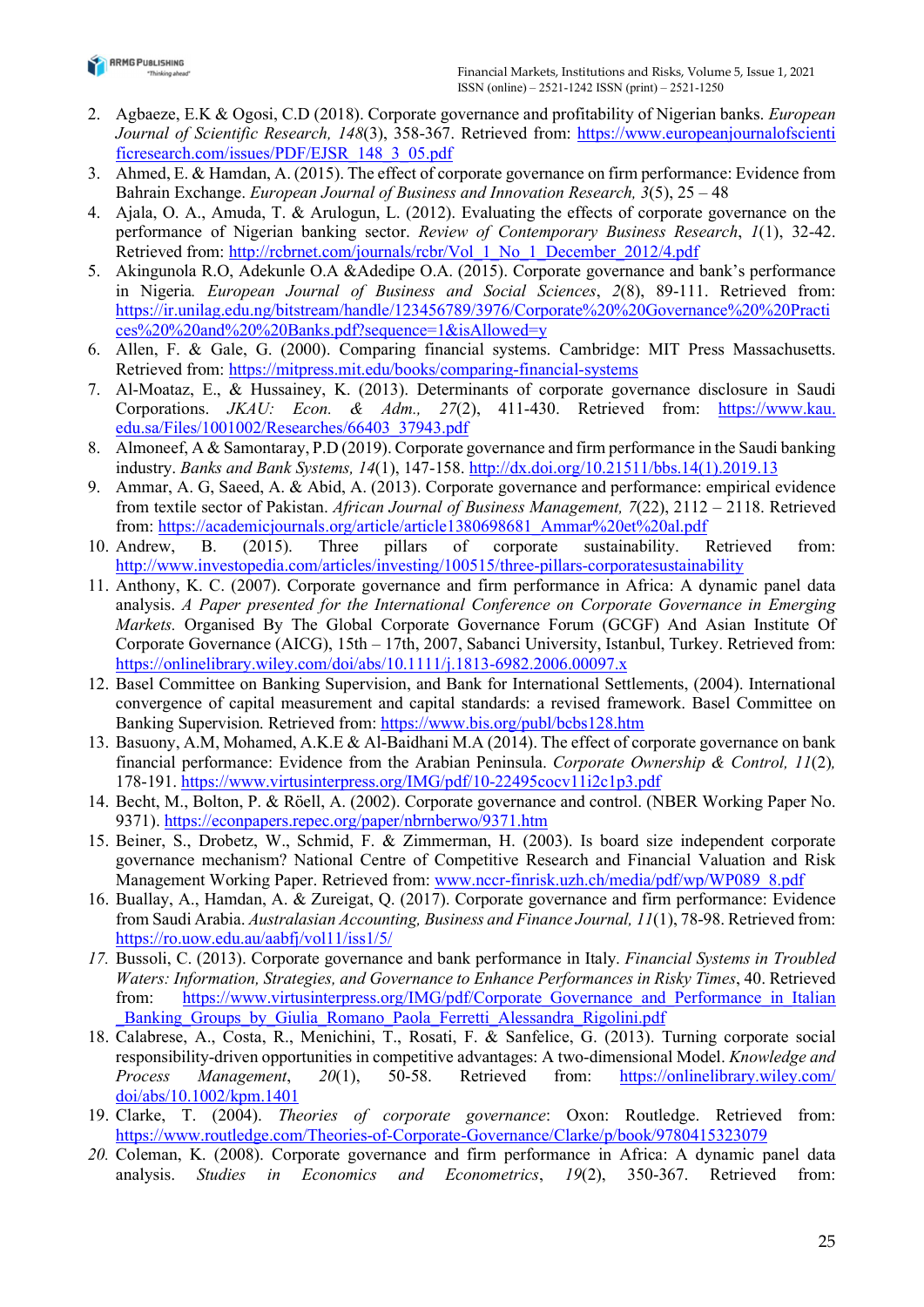https://www.semanticscholar.org/paper/Corporate-governance-and-firm-performance-in-a-data-Kyereboah-Coleman/14ae1ccbacaced1dce3c9003b61e3f73

- 21. Danoshana, S., & Ravivathani, T. (2013). The impact of the corporate governance on firm performance: A study on financial institutions in Sri Lanka. Merit Research Journal of Accounting, Auditing, Economics and Finance, 1(6), 118-121. Retrieved from: https://meritresearchjournals.org/aaef/Content/2013/ December/Danoshana%20and%20Ravivathani.pdf
- 22. Dar, L. A., Naseem, M. A. Rehman, R. U. & Niazi, G. S. K. (2011). Corporate governance and firm performance: A case study of Pakistan Oil and Gas Companies listed in Karachi Sick Exchange. Global Journal of Management and Business Research, 11(8). Retrieved from: https://www.journalofbusiness.org/index.php/GJMBR/article/view/527
- 23. Davis, J.H., Schoorman, F.D. & Donald, L. (1997). Towards a stewardship theory of management. Academy of Management Review, 22(1), 20-34. Retrieved from: https://journals.aom.org/ doi/abs/10.5465/amr.1997.9707180258
- 24. Donaldson, L. & Davis, J.H. (1991). Stewardship theory or agency theory: CEO governance and shareholder returns. Australian Journal of Management, 16(1), 49-64. Retrieved from: http://faculty.wwu.edu/dunnc3/rprnts.stewardshiporagency.pdf
- 25. Donaldson, L. & Davis, J.H. (2003). Board and companies performance-research challenges and the conventional wisdom, corporate governance: An International Review, 2(3), 60-151. Retrieved from: https://onlinelibrary.wiley.com/doi/abs/10.1111/j.1467-8683.1994.tb00071.x
- 26. Effiok, S. O., Effiong, C., & Usoro, A. A. (2012). Corporate governance, corporate strategy and corporate performance: Evidence from the financial institutions listed on the Nigerian Stock Exchange. European Journal of Business and Management, 4(18), 84-95. Retrieved from: https://www.iiste. org/Journals/index.php/EJBM/article/view/3226
- 27. Emeka, E.E & Alem, I.E.B (2016). The effect of corporate governance on bank's financial performance in Nigeria. IOSR Journal of Business and Management, 18(11), 99-107. Retrieved from: http://www.iosrjournals.org/iosr-jbm/papers/Vol18-issue11/Version-3/M18110399107.pdf
- 28. Fama, E.F. & Jensen, M. (1983). Separation of ownership and control. Journal of Law and Economics, 26, 301-325. Retrieved from: https://www.jstor.org/stable/725104
- 29. Filatotcher, I. & Wright, M. (2011). Agency perspectives on corporate governance of multination enterprise. *Journal of Management Studies*, 48(2), 471-486. Retrieved from: https://onlinelibrary.wiley.com/doi/full/10.1111/j.1467-6486.2010.00921.x
- 30. Ghalib, S. (2018). Good corporate governance rating and bank profitability in Indonesia: Evidence from panel data. International Journal of Business and Society, 19 (3), 570-586. Retrieved from: http://www.ijbs.unimas.my/index.php/content-abstract/all-issues/63-vol-19-no-3-2018/503-goodcorporate-governance-rating-and-bank-profitability-in-indonesia-evidence-from-panel-data
- 31. Ghalid, S. (2018). Good corporate governance rating and bank profitability in Indonesia: Evidence from panel data. *International Journal of Business and Society, 19*(3), 570-586. Retrieved from: http://www.ijbs.unimas.my/index.php/content-abstract/all-issues/63-vol-19-no-3-2018/503-goodcorporate-governance-rating-and-bank-profitability-in-indonesia-evidence-from-panel-data
- 32. Heremans, D. (2007). Corporate governance issues for banks: A financial stability perspective. Working Paper. Retrieved from: https://core.ac.uk/download/pdf/6978897.pdf
- 33. Hermalin, B. & Wezbach, B. (2001). The effect of board composition and direct incentives on firm performance. Financial Management, 20(4), 101-112. Retrieved from: https://ideas.repec.org/a/fma/fmanag/hermalin91.html
- 34. Hitt, M., Ireland, R.D. & Hoskisson, R. (2012). Strategic management laws: Competitiveness globalization. Boulevard: Engage, Learning. Retrieved from: http://www.microlinkcolleges.net/ elib/files/postgraduate/Master%20of%20Business%20Administration/strategic%20management%20con cepts.pdf
- 35. Ibitamuno, A.D, Onuchuku O & Nteegah, A. (2018). Corporate governance and banking sector performance in Nigeria. Journal of Applied Economics and Business, 6(4), 35-50. Retrieved from: http://www.aebjournal.org/articles/0604/060403.pdf
- 36. International Finance Corporation. (2004). The Russia corporate governance manual: Corporate governance introduced. Alpina Business Books, Moscow. Retrieved from: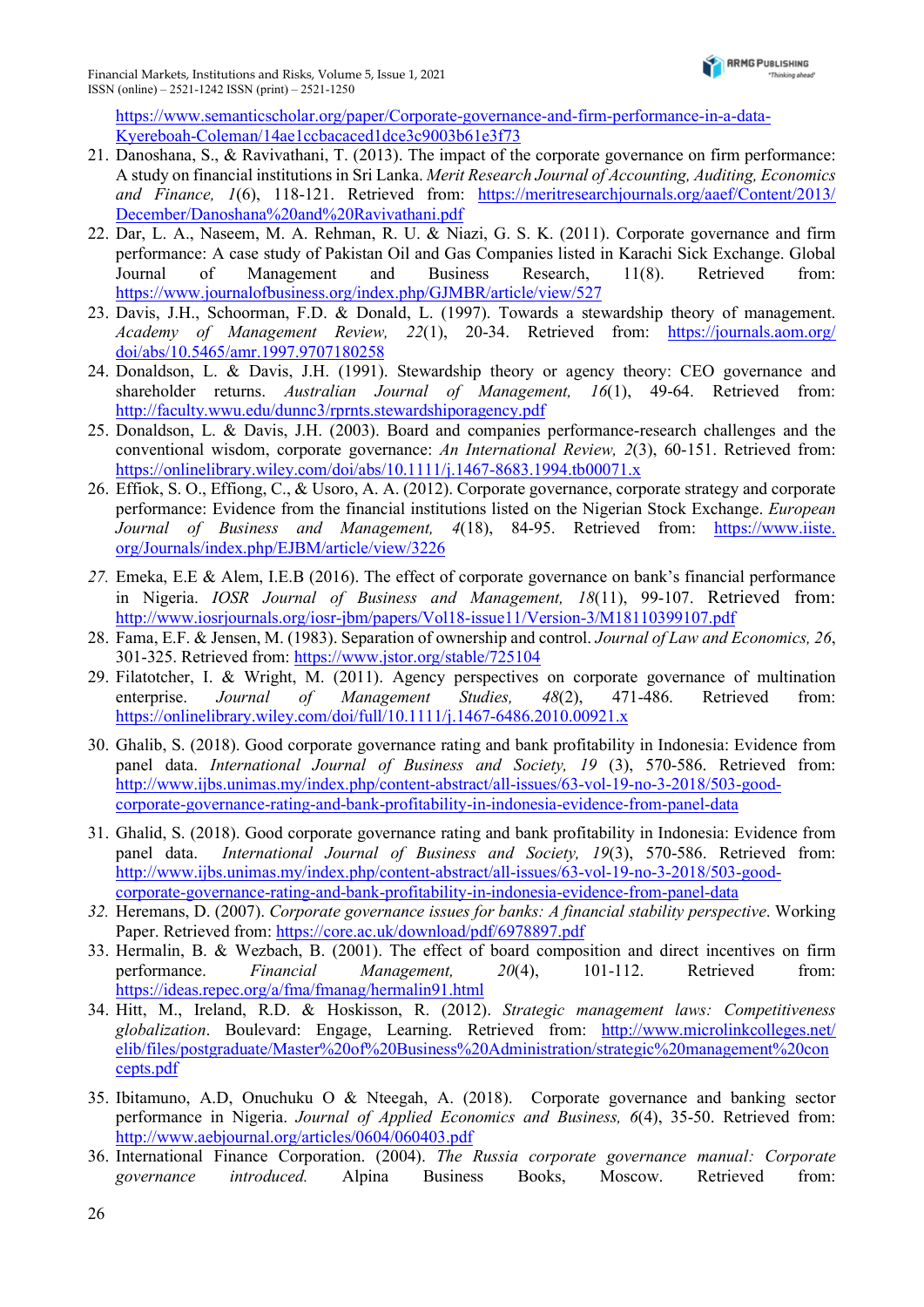

https://www.ifc.org/wps/wcm/connect/5ea2b35e-a475-43be-a7a4-e7df49fb2a9e/CG\_Manual\_Russian\_ Eng.pdf?MOD=AJPERES&CVID=kiUrgcy

- 37. Jensen, M. & Meckling, W. (1976). Theory of the firm: Managerial behavior, agency costs and ownership structure. Cambridge University Press. Retrieved from: https://josephmahoney.web.illinois.edu/ BA549\_Fall%202012/Session%205/5\_Jensen\_Meckling%20(1976).pdf
- 38. Johnson, G., Scholes, K. & Whittington, R. (2008). Exploring corporate strategy. England: Pearson Education Limited, Essex. Retrieved from: http://www.mim.ac.mw/books/Johnson%20and% 20Scholes%20Exploring%20Corporate%20Strategy,%20Text%20and%20Cases.pdf
- 39. Kolk, A., & Pinkse, J. (2010). The integration of corporate governance in corporate social responsibility disclosures. Corporate Social Responsibility and Environmental Management, 17(1), 15-26. Retrieved from: https://onlinelibrary.wiley.com/doi/abs/10.1002/csr.196
- 40. Mason, E.S. (1960). The Meaning of Modern Business: An Introduction to the Philosophy of Large Corporate Enterprise. The ANNALS of the American Academy of Political and Social Science, 33(1), 167- 168. Retrieved from: https://www.worldcat.org/title/meaning-of-modern-business-an-introduction-to-thephilosophy-of-large-corporate-enterprise/oclc/231285
- 41. Mohamed, S., Ahmad, K. & Khai, K. (2016). Corporate governance practices and firm performance: Evidence from top 100 public listed companies in Malaysia. Procedia Economics and Finance, 35, 287– 296. Retrieved from: https://www.sciencedirect.com/science/article/pii/S2212567116000368
- 42. Mohammed, F. (2012). Impact of corporate governance on banks performance in Nigeria. Journal of Emerging Trends in Economics and Management Sciences, 3(3), 257-260. Retrieved from: https://citeseerx.ist.psu.edu/viewdoc/download?doi=10.1.1.300.9453&rep=rep1&type=pdf
- 43. Muth, M. M, & Donaldson, L. (1998). Stewardship theory and board structure: A contingency approach. Corporate Governance: An International Review, 6(1), 5-28. Retrieved from: https://econpapers.repec.org/RePEc:bla:corgov:v:6:y:1998:i:1:p:5-28
- 44. Nmehielle, V.O. & Nwauche, E.S. (2004). External-internal standards in corporate governance in Nigeria. Public Law and Legal Theory Working Paper NO. 115, George Washington University Law School. Retrieved from: http://www.sciepub.com/reference/284099
- 45. Odiwo, W. O., Chukwuma, C. S. & Kifordu, A. A. (2013). The impact of corporate governance on the performance of manufacturing firms in Nigeria. International Journal of Science and Research, 5(9), 924 – 933. Retrieved from: https://www.ijsr.net/archive/v5i9/ART20161412.pdf
- 46. Ogbechie, C. & Koufopoulos, D, N. (2007). Corporate governance practices in publicly quoted companies in Nigeria. presented at the 4th World Congress on Corporate Governance jointly sponsored by the Management of Innovation and New Technology (MINT) Research Centre, the Directors College and the DeGroote School of Business, McMaster University, Hamilton, Ontario, Canada, January 24-26. Retrieved from: https://ideas.repec.org/a/ids/ijbget/v3y2007i4p350-381.html
- 47. Ogbechie, C. (2006). Corporate governance: A challenge for Nigerian banks. Retrieved from: https://www.ajol.info/index.php/epr/article/view/39246
- 48. Ogunbunka, N.M. (2002). Risk and internal control management in financial institutions. Lagos, Nigeria: The Chartered Institute of Bankers of Nigeria. Retrieved from: http://mail.cibng.org/cb\_bookonline. asp?x\_isn=978363660&idcat=1
- 49. Olabisi, J & Omoyele, O. (2011). Corporate governance and the performance of Nigerian banking sector. International Journal of Development and Management Review, 6, 72-84. Retrieved from: https://www.ajol.info/index.php/ijdmr/article/view/66985
- 50. Olayiwola, K.T (2018). The effect of corporate governance on financial performance of listed companies in Nigeria. European Journal of Accounting, Auditing and Finance Research, 6(9), 85-98. Retrieved from: https://www.eajournals.org/wp-content/uploads/The-Effect-of-Corporate-Governance-on-Financial-Performance-of-Listed-Companies-in-Nigeria.pdf
- 51. Olumuyiwa, Y. & Babalola, Y. A. (2012). Impact of corporate governance on capital structure decision of Nigerian Firms. Research Journal in Organizational Psychology and Educational Studies, 1(2), 121 – 128. Retrieved from: https://www.academia.edu/4018022/THE\_IMPACT\_OF\_CORPORATE\_GOVERNA NCE ON CAPITAL STRUCTURE DECISION OF NIGRIAN FIRMS
- 52. Pandey, I.M. (2006). Financial management. India: Vikas Publishing House R.T Ltd. Retrieved from: https://ru.scribd.com/document/427578457/Pandey-I-Financial-Management-11ed-2018-pdf
- 53. Rimon, E., Aiman R. & Sandy, K. (2014). The effect of corporate governance on firm performance: Evidence from Egypt. Asian Economic and Financial Review, 4(12), 1865-1877 Retrieved from: https://ideas.repec.org/a/asi/aeafrj/2014p1865-1877.html